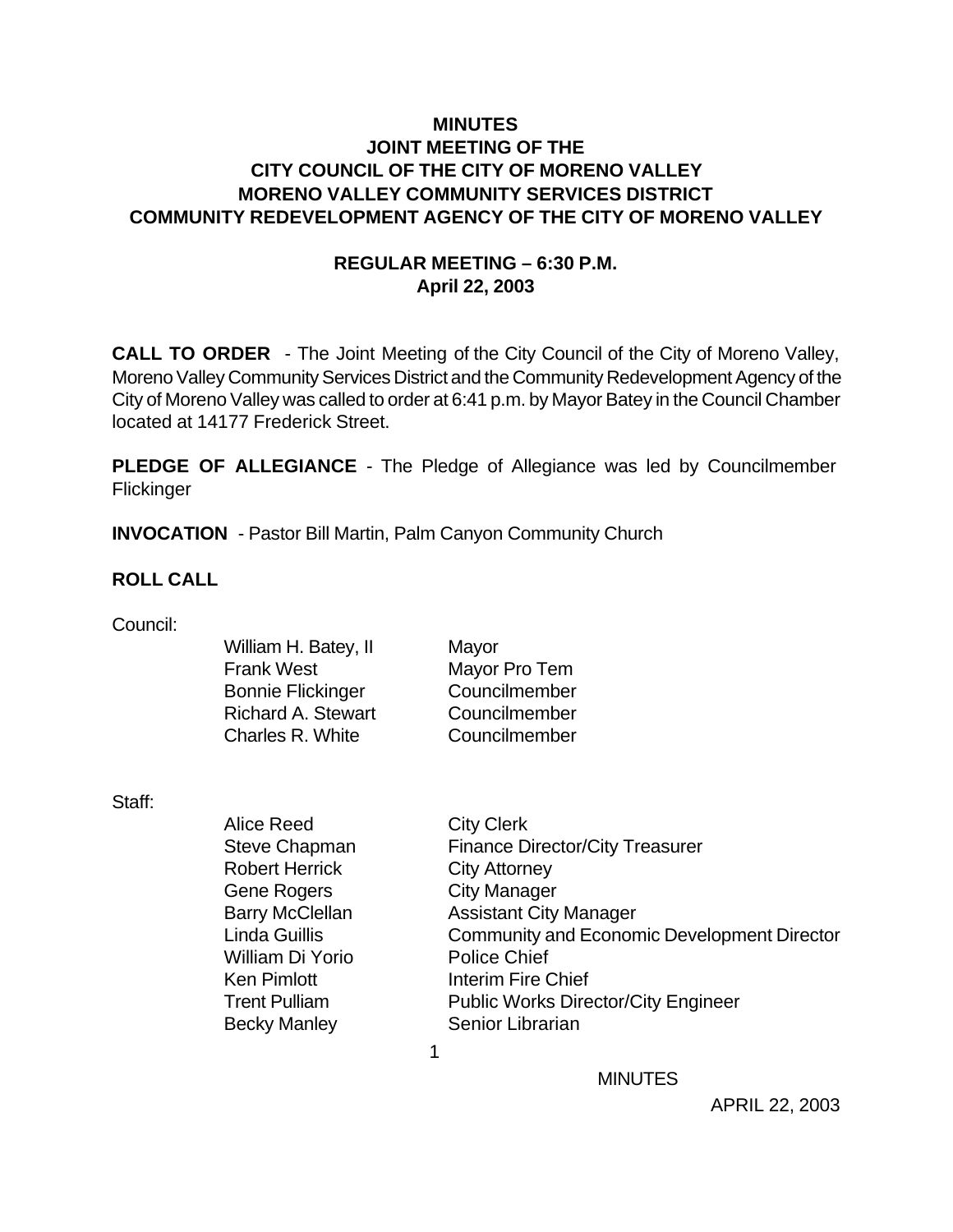### **JOINT CONSENT CALENDARS (SECTIONS A-C) OF THE CITY COUNCIL OF THE CITY OF MORENO VALLEY, MORENO VALLEY COMMUNITY SERVICES DISTRICT, AND COMMUNITY REDEVELOPMENT AGENCY OF THE CITY OF MORENO VALLEY**

Mayor Batey opened the agenda items for the Consent Calendars for public comments.

Michael Lanitis – 13237 Terry Ct. (Item A10) Asked if brief overview of item A10 could be provided

A brief overview was provided by City Traffic Engineer Neustaedter.

Councilmember White made a motion, seconded by Councilmember Flickinger to approve the Consent Calendars in their entireties. Motion carried 5-0. Roll call vote.

### **A. CONSENT CALENDAR** - **CITY COUNCIL**

- A1. ORDINANCES FIRST READING BY TITLE ONLY Waived reading of all Ordinance Introductions and read by title only.
- A2. MINUTES REGULAR MEETING OF APRIL 8, 2003 Approved as submitted.
- A3. RESOLUTION NO. 2003-29, APPROVE AND AUTHORIZE THE EXECUTION OF PROGRAM SUPPLEMENT AGREEMENT NO. M017, TO THE ADMINISTERING AGENCY-STATE AGREEMENT FOR FEDERAL-AID PROJECT NO. 08-5441 FOR THE EUCALYPTUS AVENUE SIDEWALK PROJECT, EAST OF WICHITA WAY, PROJECT NO. 02-12568120 Adopted Resolution No. 2003-29, and approved Program Supplement Agreement No. M017, to the Administering Agency-State Agreement for Federal-Aid Project No. 08-5441 for the construction of an asphalt concrete sidewalk and appurtenant structures on the south side of Eucalyptus Avenue from 130 feet east of Wichita Way to 790 feet east of Wichita Way and authorized the Mayor to execute Program Supplement No. M017.

Resolution No. 2003-29

A Resolution of the City Council of the City of Moreno Valley, California,

2

**MINUTES**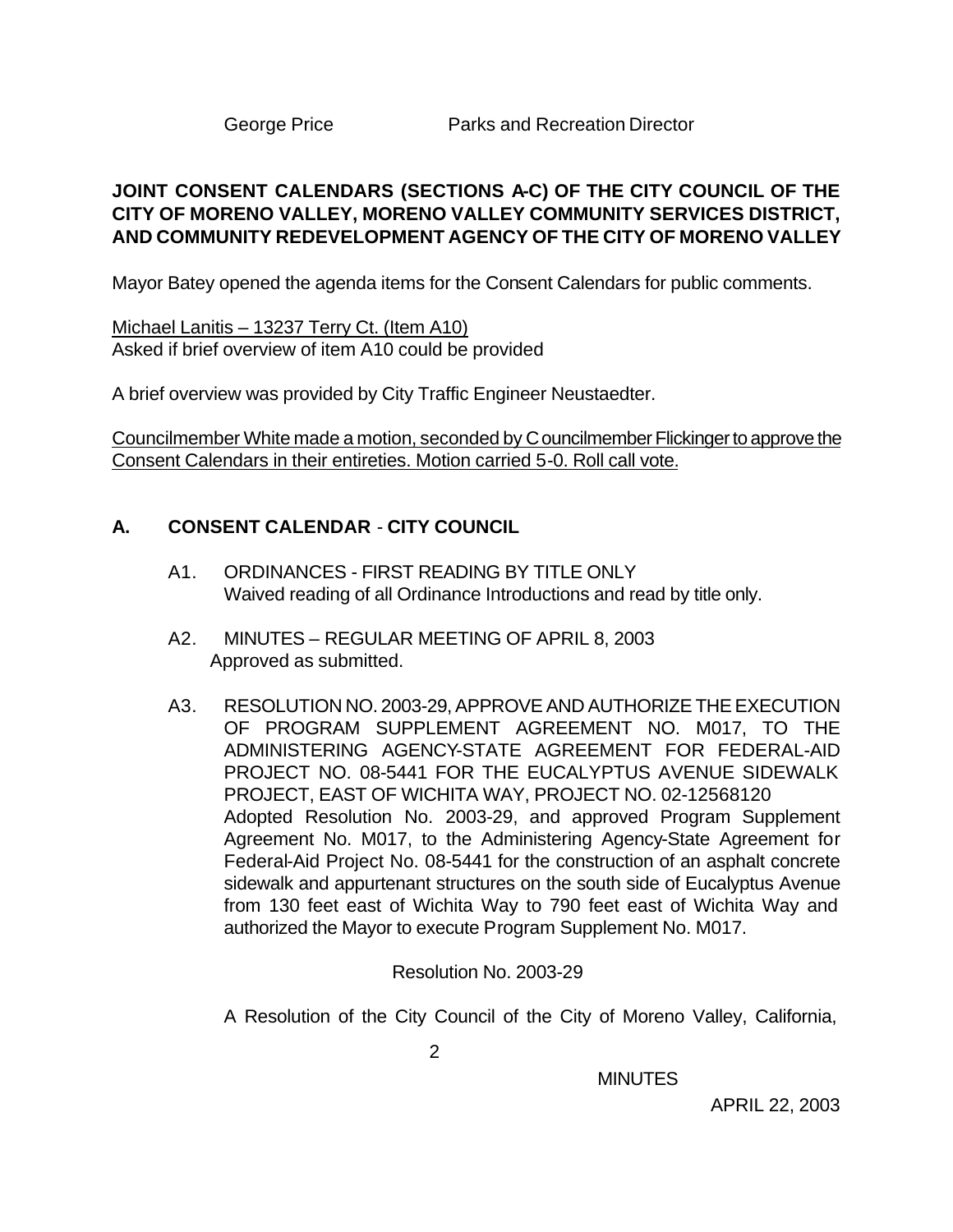Approving and Authorizing Execution of Program Supplement No. M017 to Administering Agency-State Agreement No. 08-5441 for Federal Aid Projects Between the State of California, Acting By and Through the Department of Transportation, and the City of Moreno Valley

- A4. APPROVAL OF FINAL MAP 30233-1 SINGLE FAMILY RESIDENTIAL PROJECT AND ACCEPT AGREEMENT & BONDS FOR PUBLIC RIGHT OF WAY IMPROVEMENTS, SOUTHEAST CORNER OF J.F.K. DRIVE AND CHAMPIONSHIP DRIVE (KB HOME GREATER LOS ANGELES, INC.) Approved Final Map 30233-1, authorized the City Clerk to sign the map and transmit said map to the County Recorder's Office for recordation; accepted the bonds and Agreement for Public Improvements; authorized the Mayor to execute the agreement; and directed the City Clerk to forward the signed agreement to the County Recorder's Office for recordation.
- A5. APPROVAL OF FINAL MAP 30027 SINGLE FAMILY PROJECT AND ACCEPT AGREEMENT & BONDS FOR PUBLIC RIGHT OF WAY IMPROVEMENTS, NORTHWEST CORNER OF COTTONWOOD AVENUE AND NASON STREET (WESTERN PACIFIC HOUSING, INC.) Approved Final Map 30027, authorized the City Clerk to sign the map and transmit said map to the County Recorder's Office for recordation; accepted the bonds and Agreement for Public Improvements; authorized the Mayor to execute the agreement; and directed the City Clerk to forward the signed agreement to the County Recorder's Office for recordation.
- A6. APPROVAL OF COOPERATIVE AGREEMENT FOR LINE V-3 EXTENSION OF THE PERRIS VALLEY MASTER DRAINAGE PLAN BETWEEN THE RIVERSIDE COUNTY FLOOD CONTROL AND WATER CONSERVATION DISTRICT, CITY AND MVR-MORENO VALLEY, LP, KRAMERIA AVENUE, EAST OF LASSELLE STREET (MVR-MORENO VALLEY, LP) Approved the cooperative agreement between the Riverside County Flood Control and Water Conservation District, City of Moreno Valley, and MVR-Moreno Valley, LP for Perris Valley Master Drainage Plan Line V-3 Extension; authorized the Mayor to execute the agreement; and directed the City Clerk to forward the signed agreement to the Riverside County Flood Control and Water Conservation District.
- A7. RESOLUTION NO. 2003-25, APPROVING THE EXISTING AB 1020 BICYCLE TRANSPORTATION PLAN Adopted Resolution No. 2003-25, approving the existing AB 1020 Bicycle Transportation Plan and certifying that it has been prepared in accordance with Section 891.2 of the Streets and Highways Code.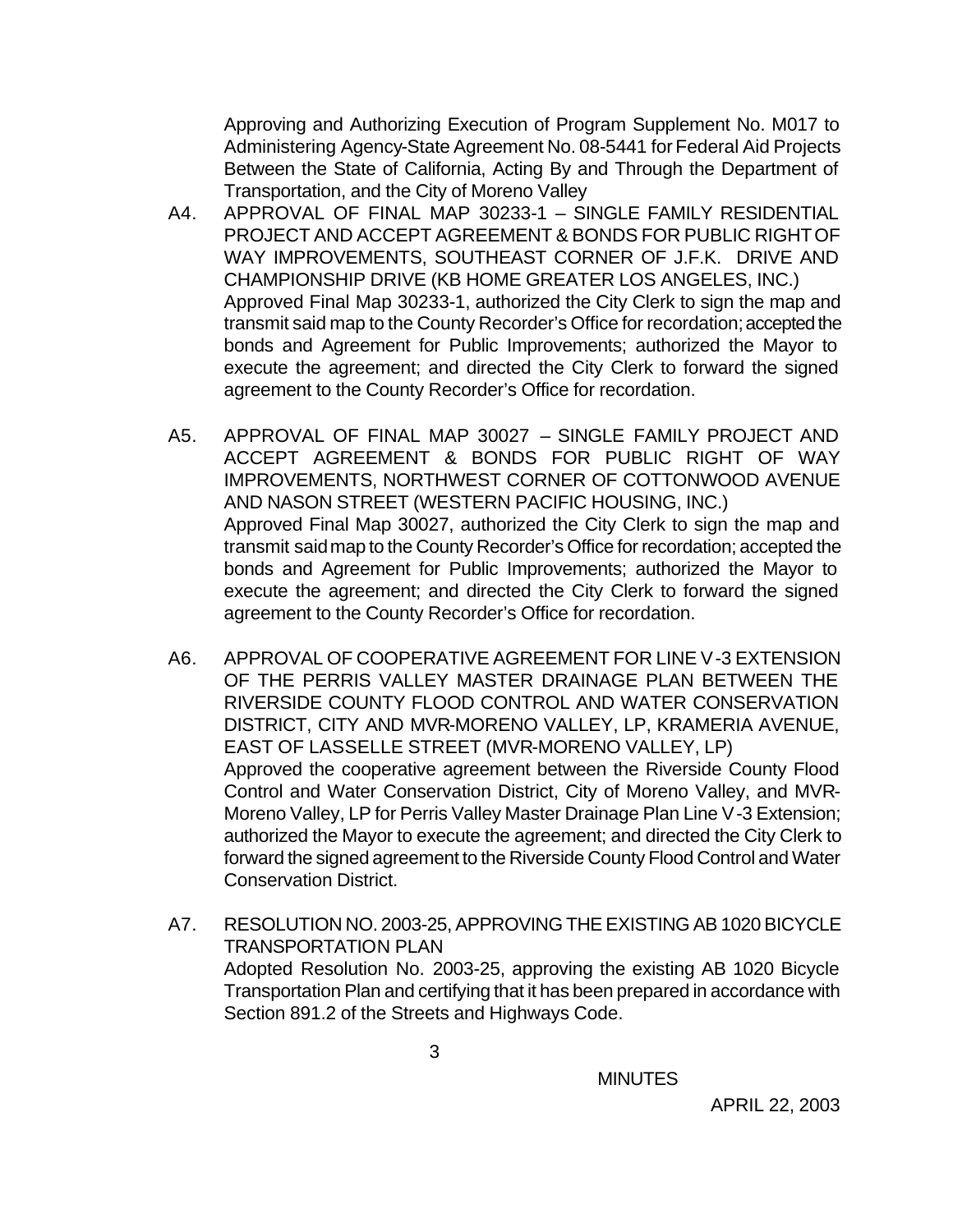#### Resolution No. 2003-25

A Resolution of the City Council of the City of Moreno Valley, California, approving the Existing AB 1020 Bicycle Transportation Plan

- A8. FINAL MAP 21461 EXECUTE QUITCLAIM DEEDS TRANSFERRING THE CITY'S TITLE INTEREST IN DRAINAGE EASEMENTS TO THE UNDERLYING FEE PROPERTY OWNER AND ACCEPT EASEMENT DEEDS DEDICATING STORM DRAIN EASEMENTS, SOUTH SIDE OF SUNNYMEAD RANCH PARKWAY, EAST OF PIGEON PASS ROAD (SUNNYMEAD RANCH, LLC) Authorized the City Engineer to execute Quitclaim Deeds transferring the City's title interest in a 15-foot wide storm drain easement over Lot 27 and Lot "E" as shown and recorded on Final Map 21461; authorized acceptance of a 15-foot wide storm drain easement over Lot 26 and Lot "E" of Final Map 21461; and directed the City Clerk to forward the signed Quitclaim Deeds and Easement Deeds to the County Recorder's Office for recordation.
- A9. APPOINTMENT OF COUNCILMEMBER CHARLES WHITE AS CITY'S DELEGATE TO THE LEAGUE OF CALIFORNIA CITIES 2003 SPECIAL MEETING OF THE LEAGUE GENERAL ASSEMBLY TO BE HELD THURSDAY, MAY 15, 2003 – (No written material provided) Appointed Councilmember Charles White as City's delegate to League of California Cities 2003 Special Meeting of the League General Assembly to be held Thursday, May 15, 2003.
- A10. AMENDMENT TO THE 2002/2003 FEE SCHEDULE RELATING TO COORDINATION WITH THE TRANSPORTATION UNIFORM MITIGATION FEE PROGRAM AND ADOPT RESOLUTION NO. 2003-26 APPROVING THE REVISED DIF SCHEDULE Adopted Resolution No. 2003-26, approving the Revised Development Impact Fee Schedule.

### Resolution No. 2003-26

A Resolution of the City Council of the City of Moreno Valley, California, Amending Resolution No. 2002-31 by Reducing the Development Impact Fees Related to Residential Development for Arterial Improvements in Order to Coordinate with the Transportation Uniform Mitigation Fee Program

A11. POLICIES FOR IN-PROCESS MULTIFAMILY PROJECTS AND THE

**MINUTES**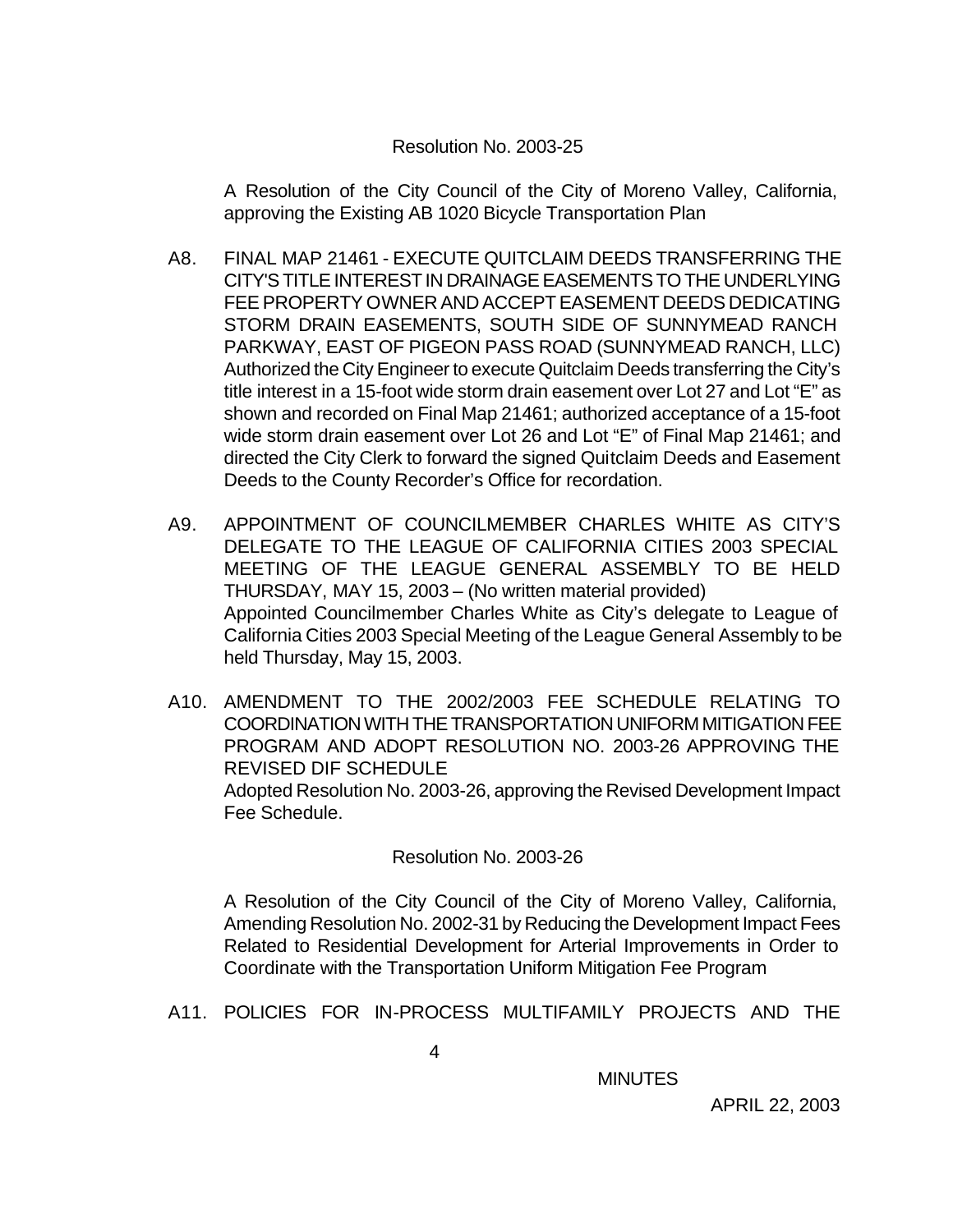# APPLICABILITY OF THE TRANSPORTATION UNIFORM MITIGATION FEE (TUMF)

Adopted the following policy:

1. Those multi-family projects in the pipeline and actually approved prior to March 25, 2003 (the adoption date of the fee), are entitled to the following limited exemption from the TUMF:

- A) No TUMF will be levied until July 1, 2004; and
- B) Beginning on July 1, 2004, all remaining units shall be levied TUMF at one-third of the rate in effect on that date; and
- C) Beginning July 1, 2005, units shall be levied TUMF at two-thirds of the rate in effect on that date; and
- D) After July 1, 2006, units shall be levied TUMF at one hundred percent of the rate in effect on that date.

To be eligible, multi-family projects must be fully entitled on or before March 25, 2003, enter into a Public Facilities Agreement with the City and have that agreement approved by the City Council prior to June 1, 2003.

2. Multi-family applications that are "deemed complete" but not approved prior to March 25, 2003, are subject to the same exemption as listed in #1 above, with the following additional requirements.

- A) The Public Facilities Agreement for projects with applications "deemed complete " shall indemnify the City against potential adverse TUMF and/or Measure A funding determinations by the entity managing the TUMF program, the Western Riverside Council of Governments. They must defend and hold harmless the City.
- B) The Public Facilities Agreement shall be secured by a letter of credit or other adequate security acceptable to the City Manager in the amount of the full TUMF fees that would otherwise have been payable for the Project plus 10% to guarantee that the costs associated with any such adverse decision will be completely defrayed.

Once a policy is decided, staff will prepare a final Resolution for Council adoption and complete the Public Facilities Agreements with those developments that are subject to this policy and willing to enter into those

**MINUTES**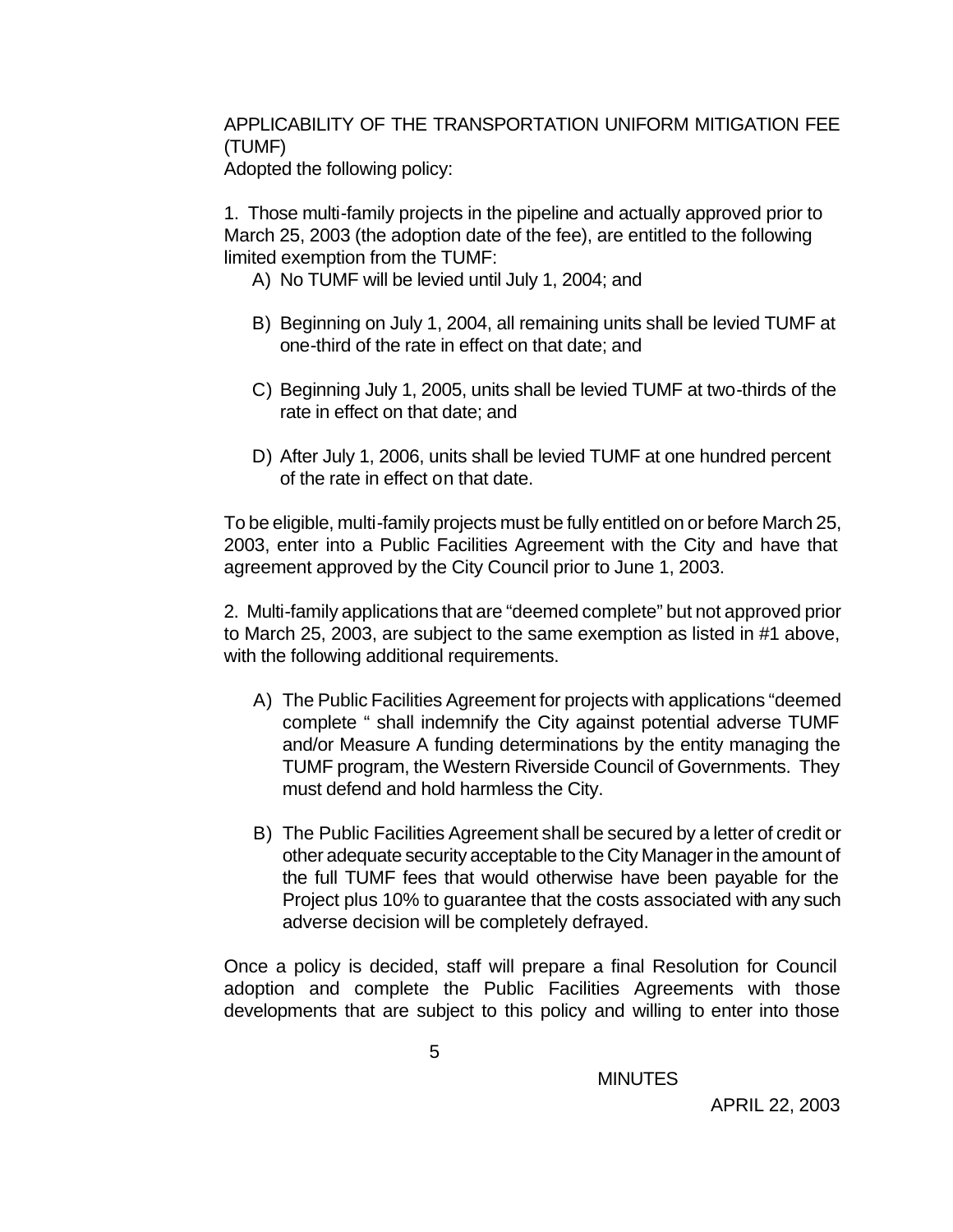agreements within the next 30 days.

A12. WARRANT REPORT Adopted Resolution No. 2003-28, approving the Warrant Report, dated March, 2003 in the total amount of \$8,601,650.41.

#### Resolution No. 2003-28

A Resolution of the City Council of the City of Moreno Valley, California, Approving the Warrant Report Dated March 31, 2003

A13. RESOLUTION NO. 2003-27, APPROVE AND AUTHORIZE EXECUTION OF PROGRAM SUPPLEMENT AGREEMENT NO. M016, TO THE ADMINISTERING AGENCY-STATE AGREEMENT FOR FEDERAL-AID PROJECT NO. 08-5441 FOR THE TRAFFIC SIGNAL AT THE INTERSECTION OF IRIS AVENUE AND INDIAN STREET, PROJECT NO. 01-12566721-2 Adopted Resolution No. 2003-27, and approved Program Supplement No. M016, to the Administering Agency-State Agreement for Federal Aid Project No. 08-5441 for a traffic signal at the intersection of Iris Avenue and Indian Street and authorized the Mayor to execute Program Supplement No. M016.

#### Resolution No. 2003-27

A Resolution of the City Council of the City of Moreno Valley, California, Approving and Authorizing Execution of Program Supplement No M016 to the Administering Agency-State Agreement for Federal-Aid Project No. 08-5441 Between the State of California, Acting By and Through the Department of Transportation, and the City of Moreno Valley

- A14. NO ITEM
- A15. REQUEST ADOPTION OF PLANS AND SPECIFICATIONS AND AUTHORIZATION TO ADVERTISE FOR CONSTRUCTION BIDS FOR THE TRAFFIC SIGNAL AT HEACOCK STREET AND PARKLAND AVENUE, PROJECT NO. 02-12566822 Adopted the plans and specifications on file in the office of the City Engineer and authorized the City Clerk to advertise the project for construction bids.
- A16. REQUEST ADOPTION OF PLANS AND SPECIFICATIONS, AND AUTHORIZATION TO ADVERTISE FOR CONSTRUCTION BIDS FOR THE

**MINUTES**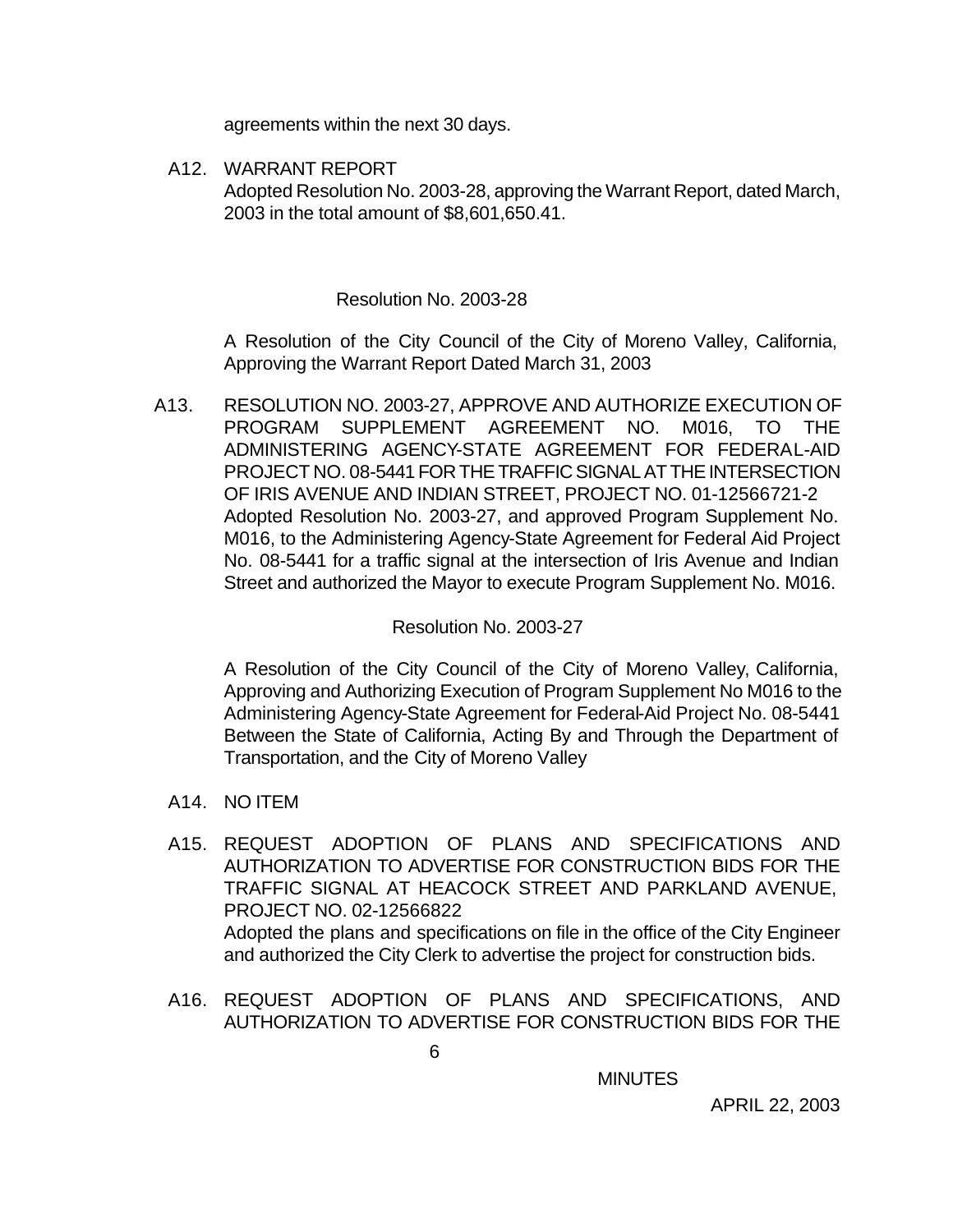SB821 BICYCLE AND PEDESTRIAN FACILITIES PROGRAM, PROJECT NO. 03-12272220

Adopted the plans and specifications on file in the office of the Public Works Director and authorized the City Clerk to advertise the project for construction bids.

- A17. ACCEPTING THE APPRAISAL OF FAIR MARKET VALUE FOR THE PROPERTY TO BE ACQUIRED; RATIFY THE OFFER OF JUST COMPENSATION AS MADE TO THE OWNER; SETTING OF HEARING TO CONSIDER ADOPTING PROPOSED RESOLUTION OF NECESSITY AUTHORIZING EMINENT DOMAIN PROCEEDINGS AND DIRECT NOTICE BE GIVEN TO THE PROPERTY OWNERS IN CONJUNCTION WITH THE ACQUISITION OF RIGHT-OF WAY NEAR HIGHWAY 60 AND MORENO BEACH DRIVE WITHIN THE AUTO MALL SPECIFIC PLAN Accepted the appraisal of the fair market of the property to be acquired; approved, ratified and directed the offer of just compensation to be made to the property owner; set a hearing date of May 13, 2003, to consider adopting a proposed Resolution of Necessity, and approved, ratified and directed the notice to be given to the property owner of the hearing to consider the proposed Resolution of Necessity in conjunction with the acquisition of right-of-way near Highway 60 and Moreno Beach Drive within the Auto Mall Specific Plan.
- A18. LEASE OF OFFICE SPACE AT MORENO VALLEY GATEWAY Authorized the lease of office space at Moreno Valley Gateway in the amount of \$15,616.80 annually.

# **B. CONSENT CALENDAR** - **COMMUNITY SERVICES DISTRICT**

- B1. ORDINANCES FIRST READING BY TITLE ONLY Waived reading of all Ordinance Introductions and read by title only.
- B2. MINUTES REGULAR MEETING OF APRIL 8, 2003 Approved as submitted.
- B3. EXTENSION OF CONTRACT PROJECT NO. E-2/01 MAINTENANCE OF EXTENSIVE LANDSCAPING AND IRRIGATION – HIDDEN SPRINGS Approved the Amendment to the Contract Agreement for MVCSD Project E-2/01 to extend the term of the contract for an additional one-year period; authorized the President of the MVCSD Board to execute said Amendment with Tropical Plaza Nursery, Inc. of Villa Park, California; authorized the Purchasing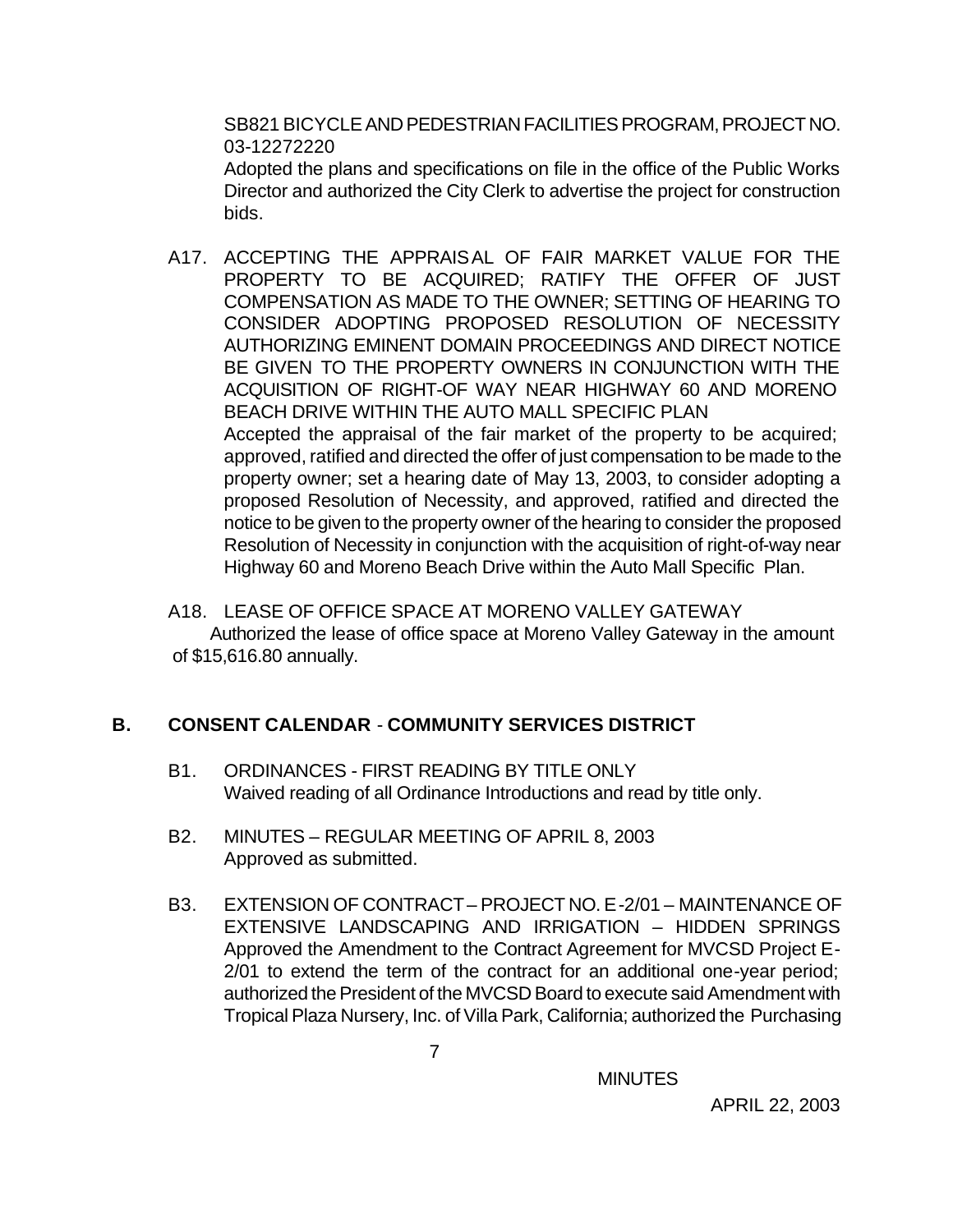Manager, at the start of Fiscal Year 2003/04 to issue open purchase orders to Tropical Plaza Nursery, Inc. in the amounts of:

- a.) One Hundred Eighteen Thousand Three Hundred Fifty Dollars and 24/100 (\$118,350.24) for twelve months of base maintenance service; and
- b.) Twenty Thousand Three Hundred Seventy-Five Dollars and NO/100 (\$20,375.00) for anticipated Additional Work per Section 3., paragraph d. of the amended Agreement
- B4. REQUEST TO ADVERTISE A NOTICE REQUESTING PROPOSALS CSD PROJECT NO. 03-18278240-50 MORENO VALLEY RANCH WALL FAÇADE **MAINTENANCE** Adopted the area map and maintenance specifications, which are on file in the office of the Director of Public Works; and authorized the City Clerk to advertise a Notice Requesting Proposals for Project No. 03-18278240-50.

### **C. CONSENT CALENDAR** - **COMMUNITY REDEVELOPMENT AGENCY**

- C1. ORDINANCES FIRST READING BY TITLE ONLY Waived reading of all Ordinance Introductions and read by title only.
- C2. MINUTES REGULAR MEETING OF APRIL 8, 2003 Approved as submitted.

### **D. PUBLIC HEARINGS**

D1. PUBLIC HEARING REGARDING MAIL BALLOT PROCEEDINGS FOR COMMUNITY SERVICES DISTRICT ZONE D (PARKWAY LANDSCAPE MAINTENANCE) FOR TRACTS 19500 (WEST OF KITCHING ST. AND NORTH OF DRACAEA AVE), TRACT 19912 (NORTH OF IRIS AVE. AND WEST OF KITCHING ST.) AND TRACT 20120 (SOUTH SIDE OF JOHN F. KENNEDY AND WINTERGREEN STREET)

President Batey opened the public testimony portion of the public hearing; there being none, public testimony was closed.

President Batey directed the Secretary to tabulate the ballots.

**MINUTES**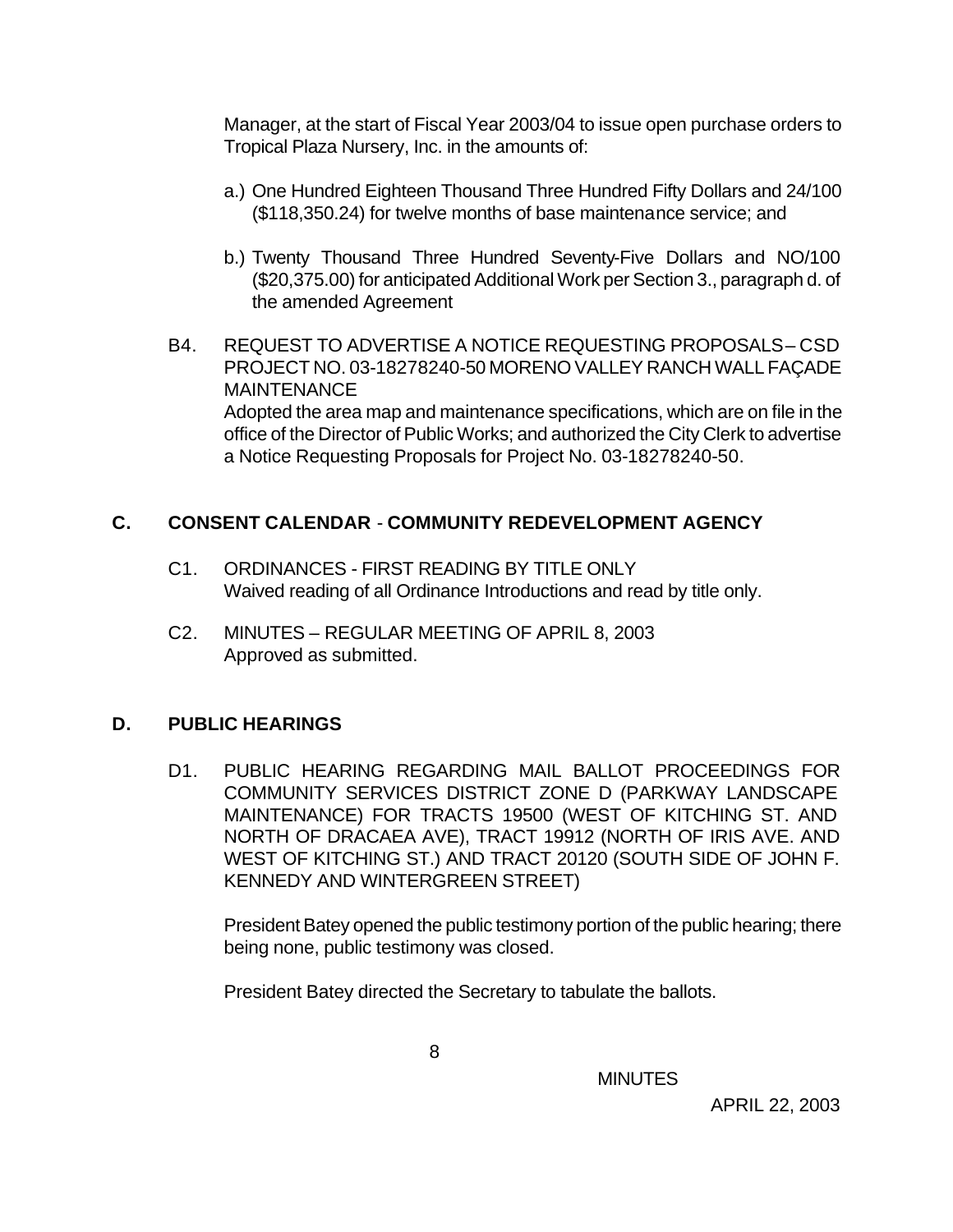Item continued to later in the meeting after completion of tabulation of the ballots

 D2. PUBLIC HEARING FOR INCLUSION OF TENTATIVE TRACT 30318 (AND ALL AFFECTED PHASES) INTO THE COMMUNITY SERVICES DISTRICT ZONE B (RESIDENTIAL STREET LIGHTING) AND E-3A (INTERNAL WALLS/PARKWAY LANDSCAPE MAINTENANCE) PROGRAMS FOR TENTATIVE TRACT 30318 (AND ALL AFFECTED PHASES) - EAST OF LASSELLE STREET AND SOUTH OF KRAMERIA AVENUE

President Batey opened the public testimony portion of the public hearing; there being none, public testimony was closed. President Batey directed the Secretary to tabulate the ballots.

The Secretary announced the results as follows:

"Yes" for all parcel numbers

Boardmember Stewart made a motion, seconded by Boardmember White to accept the results of the mail ballot proceeding as identified on the Official Tally Sheet and APN listing; receive and file with the City Clerk's Office the accepted Official Tally Sheet and APN listing; and authorize and impose the CSD Zone B and Zone E-3A charges. Motion carried 5-0. Roll call vote.

# **E. ITEMS REMOVED FROM CONSENT CALENDARS FOR DISCUSSION OR SEPARATE ACTION - NONE**

### **F. REPORTS**

F1. REPORT TO CONSIDER PUBLIC COMMENTS REGARDING TENTATIVE TRACT 20185 (AND ALL AFFECTED PHASES) MAIL BALLOT PROCEEDING FOR CSD ZONE B (RESIDENTIAL STREET LIGHTING) – NORTH OF FRAN LOU DRIVE AND WEST OF KITCHING STREET

President Batey opened the agenda item for public comments; there being none, public comments were closed.

Boardmember Stewart made a motion, seconded by Boardmember White to receive and file. Motion carried unanimously.

**MINUTES**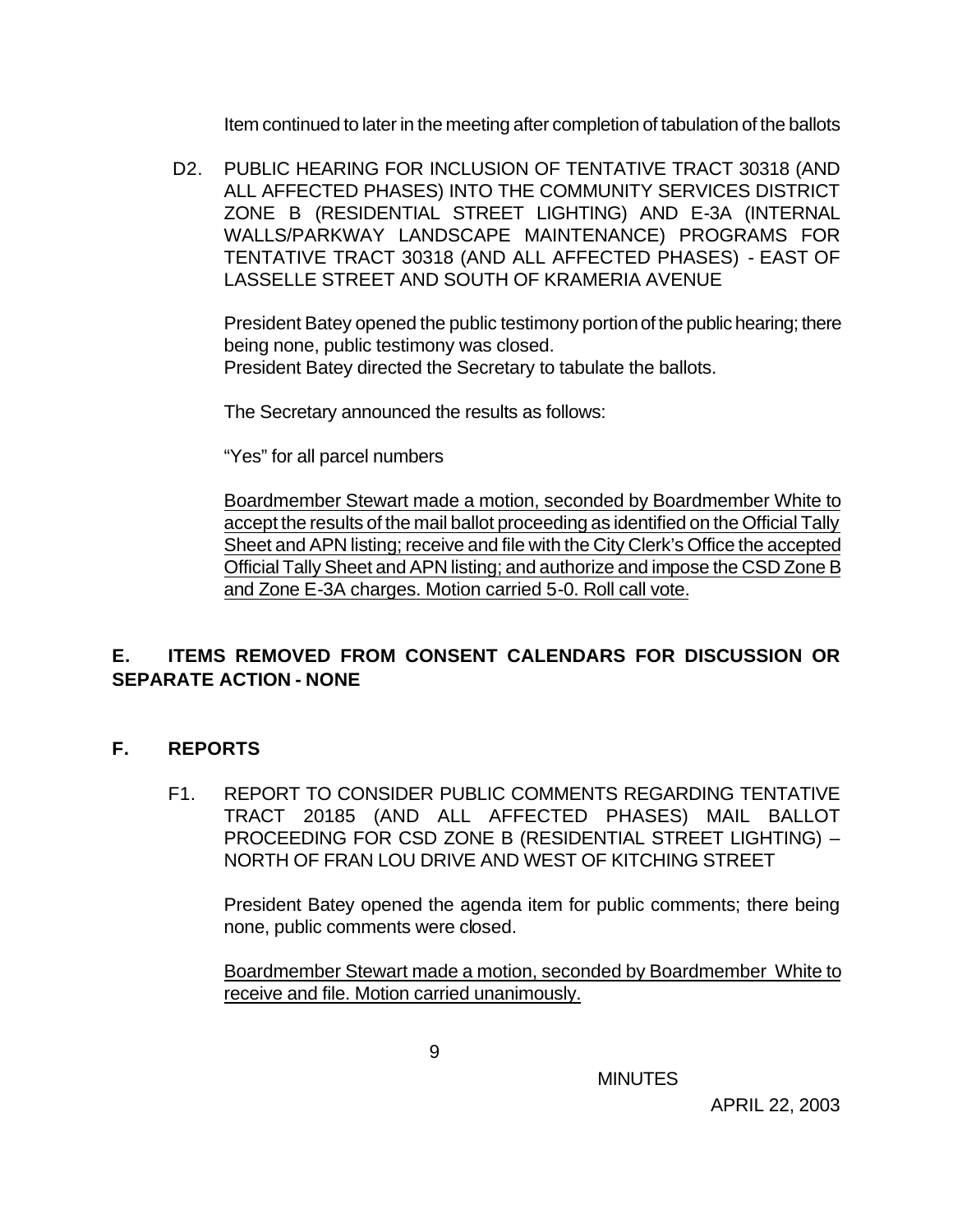F2. APPROPRIATE \$172,943 FROM RDA FUND 895 FOR TRANSFER TO ACCOUNT 895.91510.6723.728 AND APPROVE PAYMENT TO THE COUNTY OF RIVERSIDE FOR THE COMMUNITY REDEVELOPMENT AGENCY'S REQUIRED SHIFT OF PROPERTY TAX REVENUE TO THE STATE OF CALIFORNIA'S EDUCATION REVENUE AUGMENTATION FUND (ERAF)

Chairperson Batey opened the agenda item for public comments; there being none, public comments were closed.

Chairperson Batey made a motion, seconded by Agencymember Stewart to appropriate \$172,943 from RDA Fund 895 and approve payment to the County of Riverside for the Agency's required shift of property tax revenue to the state of California's Education Revenue Augmentation Fund (ERAF). Motion carried 3-1-1, Agencymember White dissenting, Vice-Chairperson West abstaining.

#### F3. PUBLIC MEETING ON PROPOSED 2003/2004 FEE SCHEDULE

Mayor Batey opened the agenda item for public comments; there being none, public comments were closed.

Councilmember Stewart made a motion, seconded by Mayor Batey to receive and file. Motion carried unanimously.

Mayor Pro Tem West left the meeting at 7:20 p.m.

#### F4. LEGISLATIVE UPDATE

Mayor Batey opened the agenda item for public comments; there being none, public comments were closed.

Councilmember Stewart made a motion, seconded by Councilmember White to receive and file the Legislative Status Report. Motion carried 4-0-1, Mayor Pro Tem West absent.

#### **AGENDA ORDER**

D1. (CONTINUED FROM EARLIER IN MEETING) PUBLIC HEARING REGARDING MAIL BALLOT PROCEEDINGS FOR COMMUNITY SERVICES DISTRICT ZONE D (PARKWAY LANDSCAPE MAINTENANCE) FOR TRACTS 19500 (WEST OF KITCHING ST. AND

**MINUTES**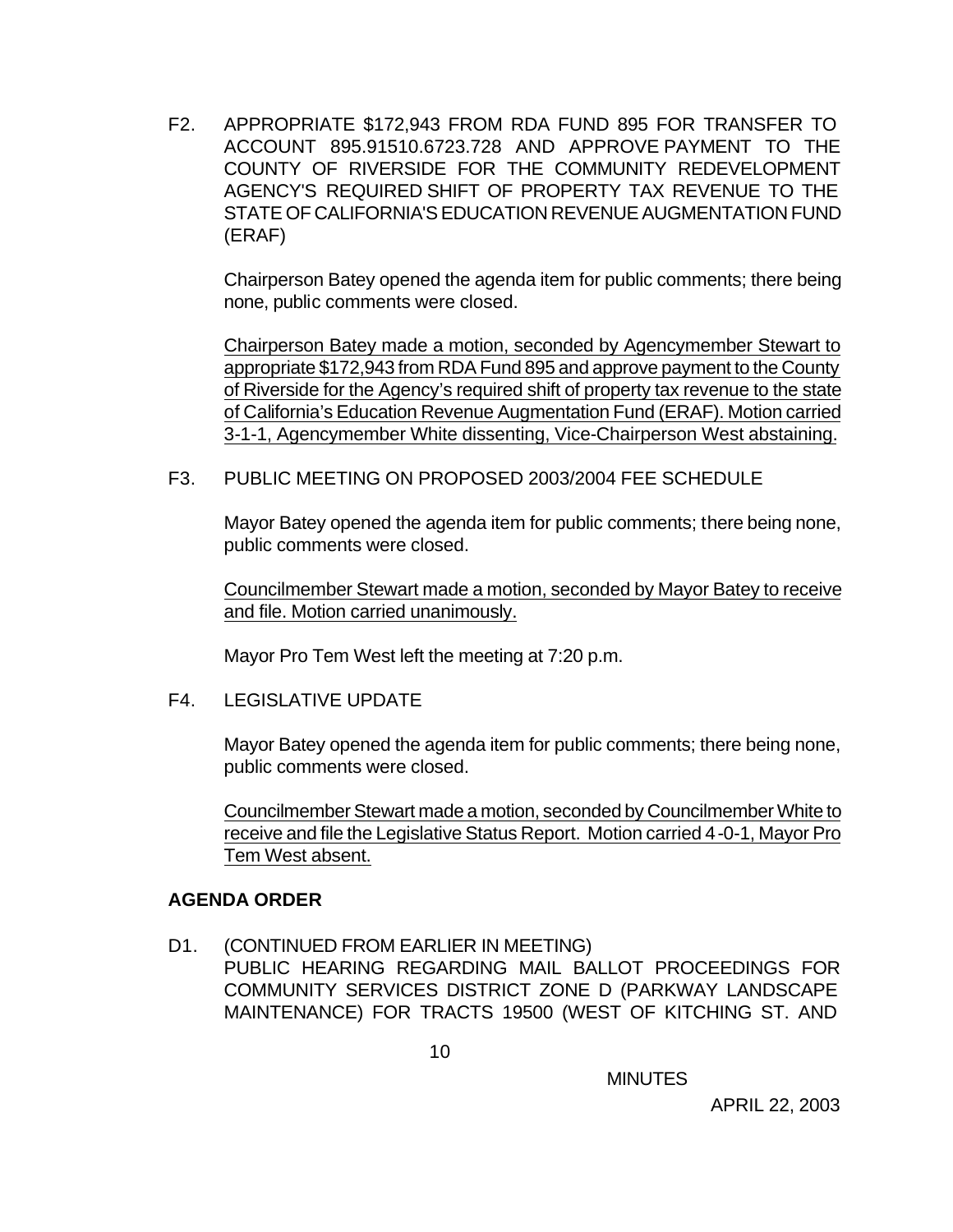NORTH OF DRACAEA AVE), TRACT 19912 (NORTH OF IRIS AVE. AND WEST OF KITCHING ST.) AND TRACT 20120 (SOUTH SIDE OF JOHN F. KENNEDY AND WINTERGREEN STREET)

The Secretary announced the results as follows:

Tract 19500 – "Yes" Tract 19912 – "Yes" Tract 20120 – "Yes"

Boardmember Stewart made a motion, seconded by Boardmember White to accept the results of the mail ballot proceedings as identified on the Official Tally Sheet and Assessor Parcel Number (APN) listing and receive and file with the City Clerk's Office the accepted Official Tally sheet and APN listing; and authorize and impose the adjusted CSD Zone D charges for Tract 19500, 19912 and 20120. Motion carried 4-0-1, Boardmember West absent. Roll call vote.

#### F5. CITY MANAGER'S REPORT

- A. State Budget
- B. Preview of Budget Issues (No written material on this item)
- C. Other

(Informational Presentation – not for Council action)

### **G. LEGISLATIVE ACTIONS**

ORDINANCES - 1ST READING AND INTRODUCTION - NONE

ORDINANCES - 2ND READING AND ADOPTION

G1. ADOPTION OF ORDINANCE NO. 625 (RECEIVED FIRST READING AND INTRODUCTION APRIL 8, 2003 ON A 4-0-1 VOTE, BATEY ABSENT)

Mayor Batey opened the agenda item for public comments; there being none, public comments were closed.

Councilmember White made a motion, seconded by Councilmember Flickinger to adopt Ordinance No. 625. Motion carried 3-0-1-1, Mayor Batey abstaining,

**MINUTES**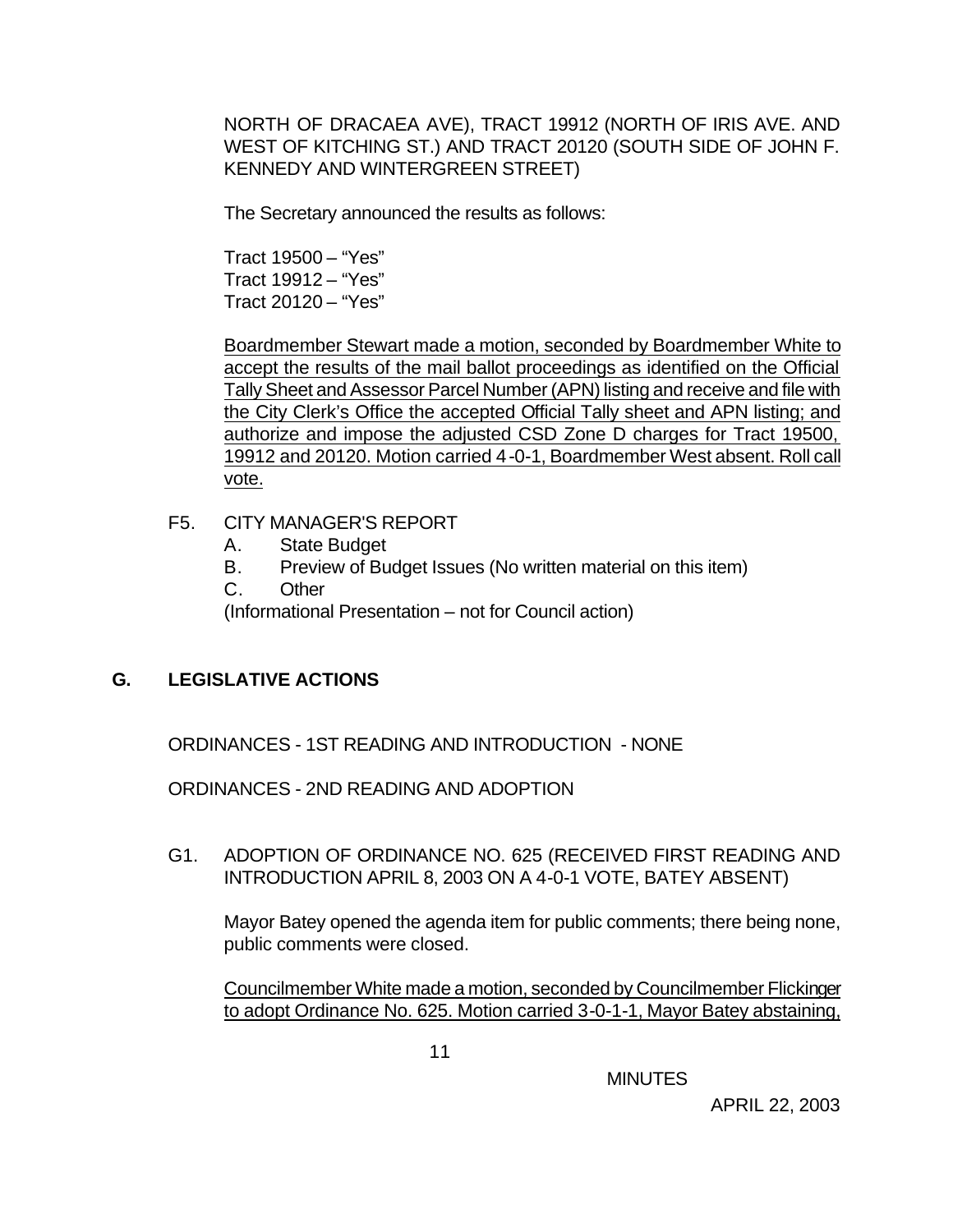### Mayor Pro Tem West absent. Roll call vote.

### Ordinance No. 625

An Ordinance of the City Council of the City of Moreno Valley, California, Amending Title 8 of the City of Moreno Valley Municipal Code by Amending Chapters 8.14, 8.22, 8.24, 8.26, 8.28, 8.36, 8.38, Adopting as Modified, the California Building Standards Code, California Code of Regulations, Title 24: Incorporating the 1997 Uniform Administrative Code, the 1997 Uniform Housing Code, the 1997 Uniform Building Code, the 2000 Uniform Mechanical Code, the 2000 Uniform Plumbing Code, the 2000 Uniform Fire Code, and the 1997 Uniform Code for the Abatement of Dangerous Building, and the 1999 National Electrical Code; and Adopting other Regulations Relating to Building and Fire Prevention Requirements

G2. ADOPTION OF ORDINANCE NO. 626 (RECEIVED FIRST READING AND INTRODUCTION APRIL 8, 2003 ON A 4-0-1 VOTE, BATEY ABSENT)

Mayor Batey opened the agenda item for public comments; there being none, public comments were closed.

Councilmember Flickinger made a motion, seconded by Councilmember White to adopt Ordinance No. 626. Motion carried 3-0-1-1, Mayor Batey abstaining, Mayor Pro Tem West absent. Roll call vote.

### Ordinance No. 626

An Ordinance of the City Council of the City of Moreno Valley, California, Approving Amendment No. 8 to the Moreno Valley Ranch Specific Plan (SP #193), to Change the Land Use Designation for Planning Area #33 from Community Facilities to Medium Low Residential and Amending the Official Zoning Atlas in Accordance with Said Specific Plan Amendment

G3. ADOPTION OF ORDINANCE NO. 627 (RECEIVED FIRST READING AND INTRODUCTION APRIL 8, 2003 ON A 4-0-1 VOTE, BATEY ABSENT)

Mayor Batey opened the agenda item for public comments; there being none, public comments were closed.

Councilmember Flickinger made a motion, seconded by Councilmember White

**MINUTES**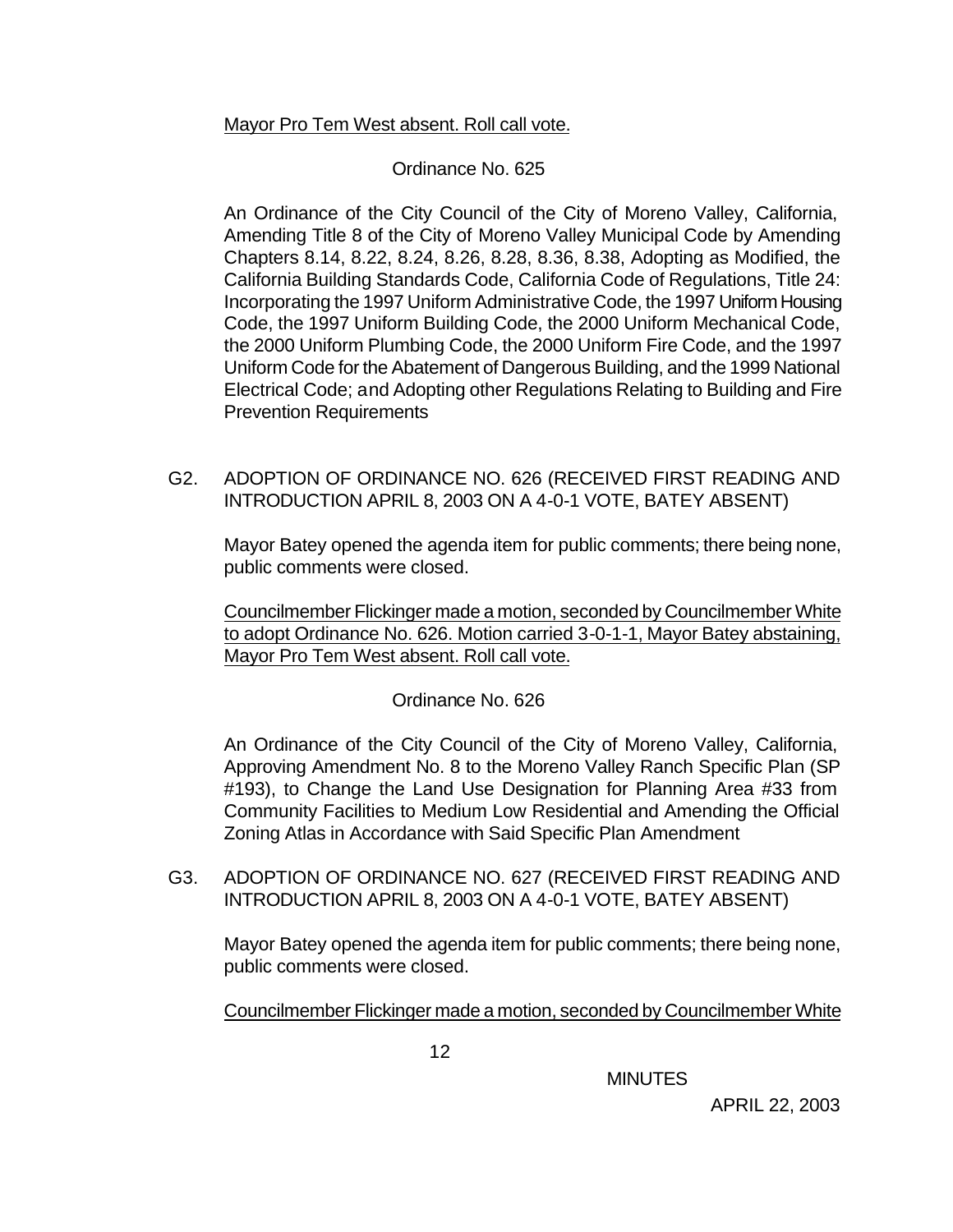to adopt Ordinance No. 627. Motion carried 3-0-1-1, Mayor Batey abstaining, Mayor Pro Tem West absent. Roll call vote.

## Ordinance No. 627

An Ordinance of the City Council of the City of Moreno Valley, California, Amending the Moreno Valley Ranch Specific Plan (Amendment No. 9) and the Official Zoning Atlas, Involving the Northeast and Northwest Corners of Iris Avenue and Lasselle

G4. ADOPTION OF ORDINANCE NO. 628 (RECEIVED FIRST READING AND INTRODUCTION APRIL 8, 2003 ON A 4-0-1 VOTE, BATEY ABSENT)

Mayor Batey opened the agenda item for public comments; there being none, public comments were closed.

Councilmember Flickinger made a motion, seconded by Councilmember White to adopt Ordinance No. 628. Motion carried 3-0-1-1, Mayor Batey abstaining, Mayor Pro Tem West absent. Roll call vote.

Ordinance No. 628

An Ordinance of the City Council of the City of Moreno Valley, California, Approving a Zone Change from Neighborhood Commercial to Community Commercial on 12.06 Acres on the Northwest Corner of Iris Avenue and Perris **Boulevard** 

ORDINANCES - URGENCY ORDINANCES – NONE

RESOLUTIONS – NONE

PUBLIC COMMENTS **ON ANY SUBJECT NOT ON THE AGENDA** UNDER THE JURISDICTION OF THE CITY COUNCIL ARE AS FOLLOWS:

Daryl C. Terrell – Address matter of record

1) Utility User's Tax

Ray Hosman – Address matter of record

1) Utility User's Tax repeal petition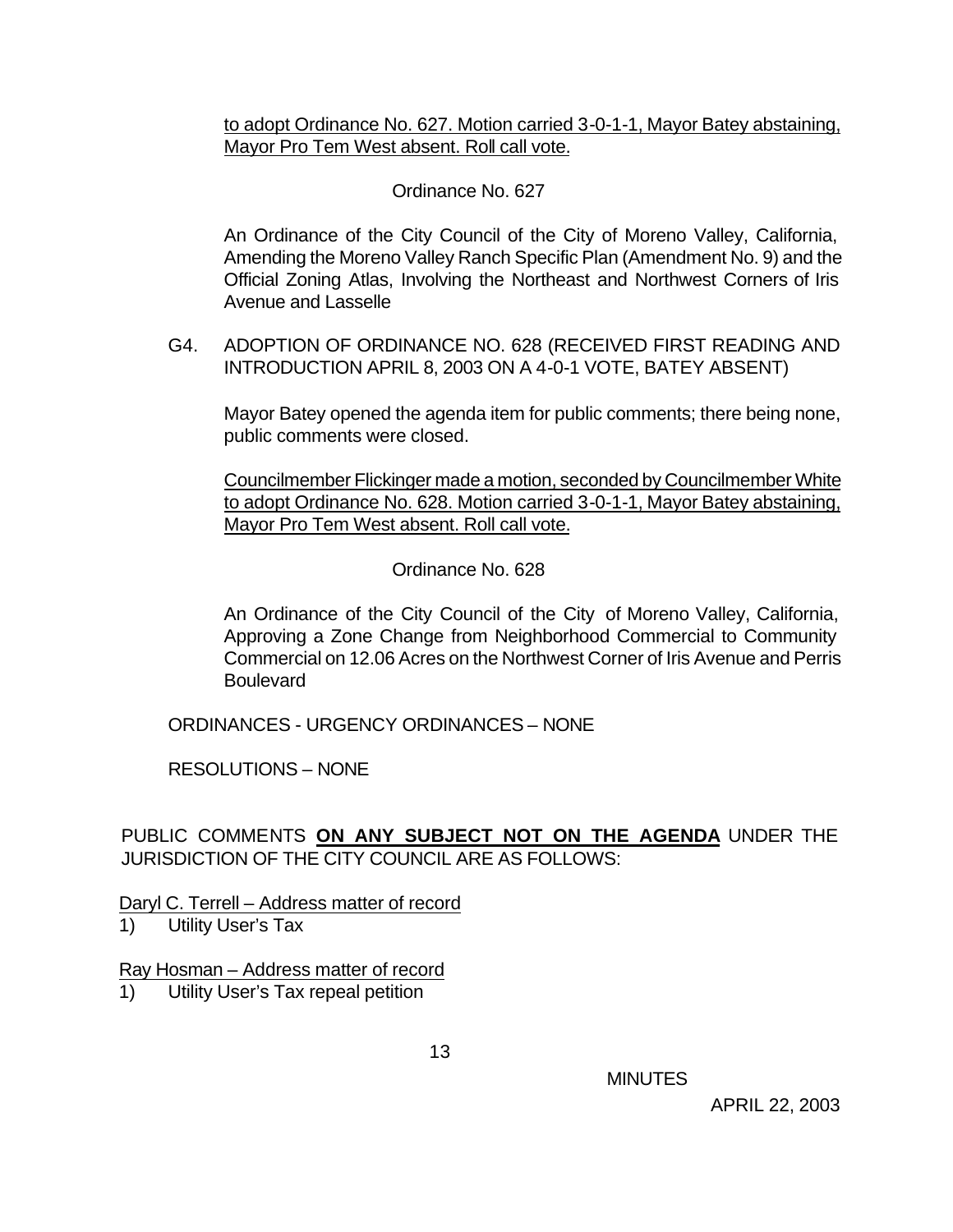Pete Bleckert – Address matter of record

- 1) Redevelopment Agency
- 2) State Budget
- 3) Utillity User's Tax repeal petition

# **CLOSING COMMENTS AND/OR REPORTS OF THE CITY COUNCIL, COMMUNITY SERVICES DISTRICT, OR COMMUNITY REDEVELOPMENT AGENCY**

Councilmember Flickinger

- 1) Thanked City staff for putting up the flags and yellow ribbons Parks & Facilities Department for putting the materials together and the Traffic Engineering Department for putting the ribbons and flags up
- 2) Met with City Manager and City Librarian regarding costs of the new library and funding source – asked City Manager to give brief update to the public
- 3) Stated she did listen to the recommendation given by Mr. Terrell regarding phasing out of the Utility User's Tax
- 4) Announced there will be no Council Meeting on April 29<sup>th</sup> as it is the 5<sup>th</sup> Tuesday of the month

Councilmember White

- 1) Stated if our funding decreases due to the loss of the Utility User's Tax we will then have to look elsewhere and City services may decrease
- 2) Questioned Mr. Bleckert's comment regarding "Toilet People" stated he doesn't understand what that means

Councilmember Stewart

- 1) Announced that the City has lost one of its distinguished residents, Louise Heil who passed away on Sunday – she had been very active in the community for many years
- 2) Stated he had a great time at the grand opening of the new College Park Station the station is very unique in many different ways – it is self contained and has the ability to provide its own electricity as well as diesel and gasoline fuel to the trucks and also has an oxygen regenerating station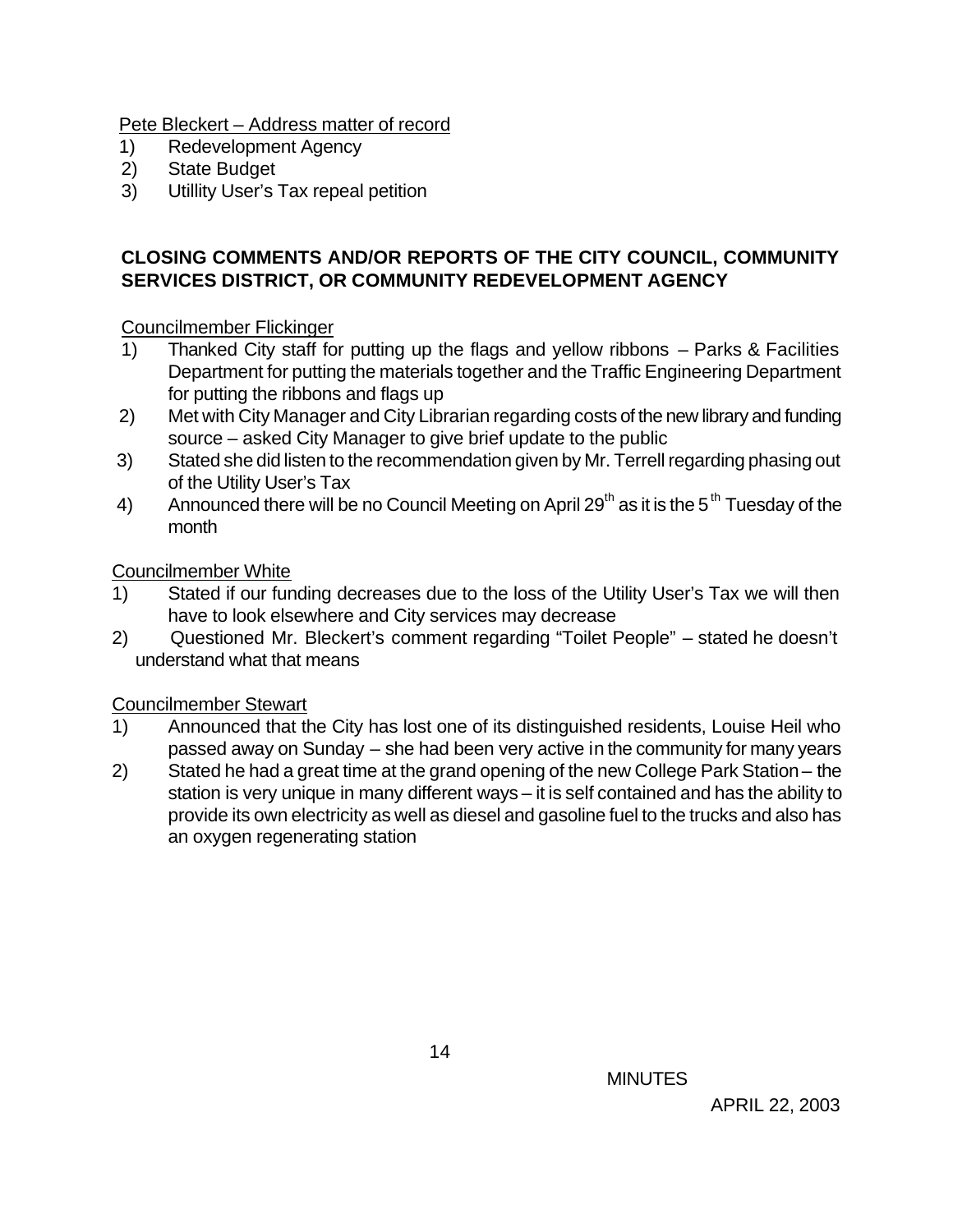- 3) City still needs to add more firefighters and police officers
- 4) New Home Depot coming to Iris and Perris; Lowe's revenue; Target moving out of town
- 5) March Joint Powers Authority has been sued by a group led by a Norco resident who wants the environmental report challenged because they don't want more trucks in the area – JPA has had to put \$10,000,000 groundbreaking plan on hold because of this lawsuit
- 6) Announced there are plans to rebuild the clubhouse and expand the dining room area at the March Golf Course – goal is to keep the facility affordable to the military retirees and the general public
- 7) New Navy pharmacy open at March Field for active duty personnel and retirees

Mayor Pro Tem West - Absent

Mayor Batey - No comment

### **CLOSED SESSION**

### **REPORT OF ACTION FROM CLOSED SESSION BY CITY ATTORNEY, IF ANY - NONE**

#### **ADJOURNMENT**

There being no further business to conduct, the meeting was adjourned at 8:50 p.m. by unanimous informal consent. Submitted by:

Alice Reed, City Clerk Secretary, Moreno Valley Community Services District Secretary, Community Redevelopment Agency of the City of Moreno Valley

\_\_\_\_\_\_\_\_\_\_\_\_\_\_\_\_\_\_\_\_\_\_\_\_\_\_\_\_\_\_\_\_\_\_

\_\_\_\_\_\_\_\_\_\_\_\_\_\_\_\_\_\_\_\_\_\_\_\_\_\_\_\_\_\_\_\_\_\_\_\_\_

Approved by:

William H. Batey, II, Mayor President, Moreno Valley Community Services District Chairperson, Community Redevelopment Agency of the City of Moreno Valley

mea